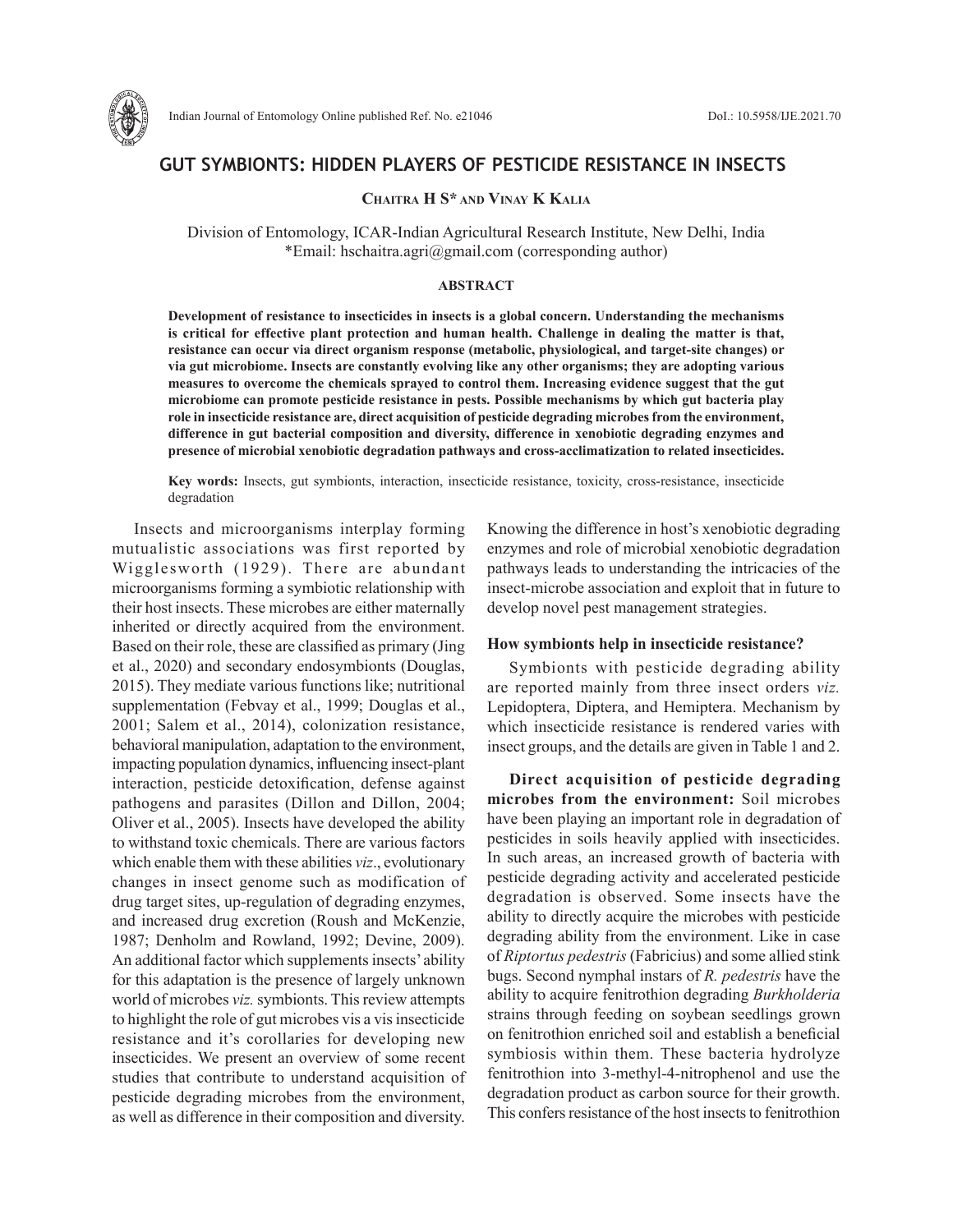| $\overline{S}$ .<br>No. | Insect pest                               | Symbiont                                                                                                                                                                              | Insecticide                                                                                          | Country                 | Result                                                                                                                                                                                                              | Reference                          |
|-------------------------|-------------------------------------------|---------------------------------------------------------------------------------------------------------------------------------------------------------------------------------------|------------------------------------------------------------------------------------------------------|-------------------------|---------------------------------------------------------------------------------------------------------------------------------------------------------------------------------------------------------------------|------------------------------------|
| 1                       | Anopheles<br>albimanus<br>Wiedemann       | Klebsiella<br>pneumoniae                                                                                                                                                              | Fenitrothion                                                                                         | United<br><b>States</b> | Composition of gut<br>microbiota varies between<br>resistant and susceptible<br>mosquitoes with<br>significant enrichment of<br>organophosphate degrading<br>bacteria in resistant<br>population                    | Dada et al.,<br>2018               |
| $\overline{2}$          | <i>Bactrocera</i><br>dorsalis<br>(Hendel) | Citrobacter freundii                                                                                                                                                                  | Trichlorphon                                                                                         | China                   | Presence of Trichlorphon<br>triggered higher expression<br>of phosphatase hydrolase<br>genes in Citrobacter freundii<br>resulting in degradation of<br>the insecticide                                              | Cheng et al.,<br>2017              |
| 3                       | Plutella<br>xylostella L.                 | <i>Enterococcus</i> sp.                                                                                                                                                               | Chlorpyrifos                                                                                         | China                   | Gut bacteria play an<br>important role in Plutella<br>xylostella insecticide<br>resistance                                                                                                                          | Xia et al.,<br>2018                |
| 4                       | Riptortus<br>pedestris (F.)               | Genus Burkholderia                                                                                                                                                                    | Fenitrothion                                                                                         | Japan                   | Direct uptake of bacterial<br>genus, Burkholderia from<br>the soil and establishment<br>of beneficial symbiosis<br>in Riptortus pedestris<br>renders Riptortus and<br>allied stinkbugs resistant to<br>fenitrothion | Kikuchi<br>et al., 2012            |
| 5                       | Plutella<br>xylostella L.                 | Bacillus cereus                                                                                                                                                                       | Indoxacarb                                                                                           | India                   | Bacillus cereus in<br>Plutella xylostella utilized<br>indoxacarb for metabolism<br>and growth and thereby<br>degraded 20% of indoxacarb                                                                             | Ramya et al.,<br>2016              |
| 6                       | Plutella<br>xylostella L.                 | Pseudomonas sp.<br>Stenotrophomonas sp.<br>Serratia sp. and<br>Acinetobacter sp.                                                                                                      | Prothiofos                                                                                           | Republic<br>of Korea    | There is significant<br>difference in the diversity<br>of larval gut bacteria<br>in prothiofos resistant,<br>susceptible and field<br>collected population of<br>diamond back moth                                  | Indiragandhi<br>et al., 2007       |
| 7                       | Bemisia<br>tabaci<br>B-biotype            | Rickettsia                                                                                                                                                                            | Acetamiprid,<br>Thiamethoxam,<br>Spiromesifen and<br>Pyriproxyfen                                    | Israel                  | Susceptibility of whiteflies<br>to insecticides increased<br>with the presence of<br>rickettsia                                                                                                                     | Kontsedalov<br>et al., 2008        |
| 8                       | <i>Bemisia</i><br>tabaci<br>Q-biotype     | Arsenophonus,<br>Rickettsia and<br>Wolbachia                                                                                                                                          | Thiamethoxam,<br>Acetamiprid,<br>Imidacloprid,<br>Pyriproxyfen,<br>Spiromesifen and<br>Diafenthiuron | Israel                  | Increase in insect's ability to<br>detoxify toxic compounds                                                                                                                                                         | Ghanim and<br>Kontsedalov,<br>2009 |
| 9                       | Spodoptera<br>frugiperda<br>J E Smith     | <i>Enterococcus</i> sp.,<br>Delftia lacustris,<br>Leclercia<br>adecarboxylata,<br>Microbacterium sp.,<br>Pseudomonas sp.,<br>Arthrobacter<br>nicotinovorans,<br>Staphylococcus sciuri | Lambda-cyhalothrin,<br>deltamethrin,<br>chlorpyrifos ethyl,<br>spinosad and<br>lufenuron             | <b>Brazil</b>           | Gut of S. frugiperda is<br>an unexplored niche for<br>isolation of insecticide<br>degrading bacteria                                                                                                                | Almeida<br>et al., 2017            |

# Table 1. Insect gut symbionts responsible for insecticide resistance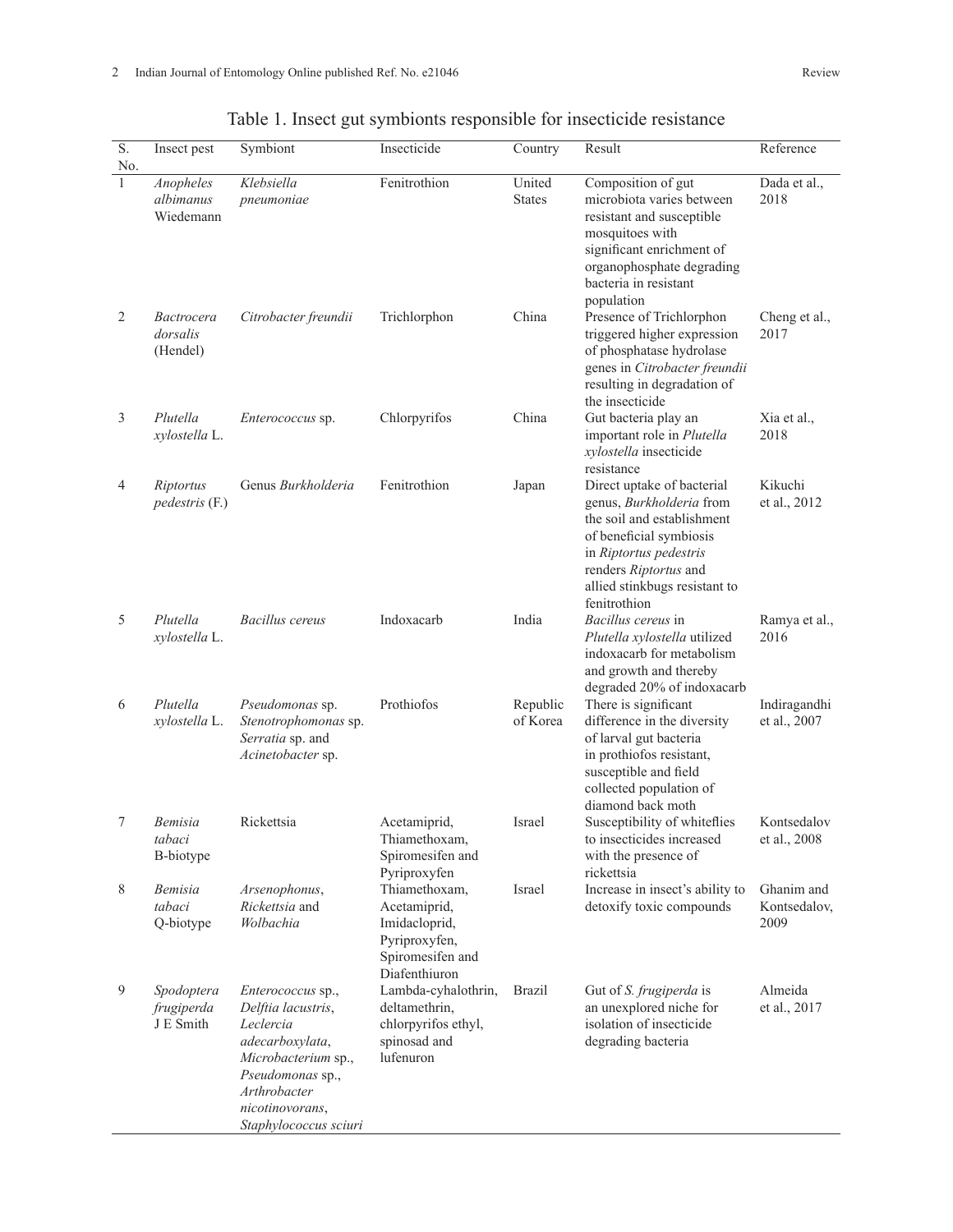| $\overline{S}$ .<br>No. | <b>Insect Pest</b>                                                                                                      | Symbiont                                                                        | Bt toxin/<br>formulation                                  | Country           | Result                                                                                                                                                 | Reference                          |
|-------------------------|-------------------------------------------------------------------------------------------------------------------------|---------------------------------------------------------------------------------|-----------------------------------------------------------|-------------------|--------------------------------------------------------------------------------------------------------------------------------------------------------|------------------------------------|
| $\mathbf{1}$            | Helicoverpa armigera<br>(Hübner)                                                                                        | Proteases,<br>Aminopeptidases<br>and Antioxidant<br>enzymes of gut<br>symbionts | <b>Bacillus</b><br>thuringiensis                          | India             | Biological activity of Bt<br>toxins against Helicoverpa<br>armigera is influenced by the<br>symbionts residing in their<br>midgut                      | Visweshwar<br>et al., 2015         |
| 2                       | Holotrichia oblita<br>(Falderman),<br>Holotrichia parallela<br>(Motschulsky) and<br>Anomala corpulenta<br>(Motschulsky) | Predominant<br>phylum;<br>Proteobacteria                                        | <b>Bacillus</b><br>thuringiensis                          | China             | Antibacterial activity of gut<br>symbionts of the studied<br>insects contribute to their<br>relatively low susceptibility to<br>Bacillus thuringiensis | Shan et al.,<br>2014               |
| 3                       | Lymantria dispar L.                                                                                                     | Enterobacter sp.                                                                | <b>Bacillus</b><br>thuringiensis                          | <b>USA</b>        | Resident gut microbiota are<br>necessary for the insecticidal<br>activity of Bt                                                                        | <b>Broderick</b><br>et al., 2006   |
| 4                       | Vanessa cardui (L.)                                                                                                     | Lactococcus lactis<br>and Klebsiella sp.                                        | <b>DiPel</b><br>(Bacillus                                 | <b>USA</b>        | The insecticidal activity<br>of DiPel is affected by gut                                                                                               | <b>Broderick</b><br>et al., 2009   |
|                         | Manduca sexta (L.)                                                                                                      | Enterobacter sp.<br>and Klebsiella sp.                                          | thuringiensis)                                            |                   | bacteria                                                                                                                                               |                                    |
|                         | Lymantria dispar L.                                                                                                     | Enterobacter<br>sp. NAB3 and<br>Pseudomonas<br>putida                           |                                                           |                   |                                                                                                                                                        |                                    |
|                         | Pieris rapae L.                                                                                                         | Enterobacter sp.<br>and Pantoea sp.                                             |                                                           |                   |                                                                                                                                                        |                                    |
| 5                       | Manduca sexta (L.)                                                                                                      | Enterococci                                                                     | <b>Bacillus</b><br>thuringiensis<br>(DiPel and<br>Cry1Ac) | United<br>Kingdom | Gut bacteria are not required<br>for the insecticidal activity<br>of Bt                                                                                | Johnston and<br>Crickmore,<br>2009 |
| 6                       | Pectinophora<br>gossypiella Saunders                                                                                    | Enterobacter and<br>Pantoea                                                     | Cry1Ac,<br>Cry2Ab and<br>$DiPe1^{\circledR}$              | India             | Gut bacteria play role in Bt<br>toxicity                                                                                                               | Chaitra and<br>Kalia, 2020         |

Table 2. Insect gut symbionts responsible for Bt toxin activity

(Kikuchi et al., 2012). In subtropical Asia, Oriental chinch bug, *Cavelerius saccharivorus* Okajima is among the major pests of sugarcane (Schaefer and Panizzi, 2000) it harbours *Burkholderia* symbiont in the midgut (Kikuchi et al., 2011). Analysis of posterior midgut of this pest collected from the sugarcane fields with intensive fenitrothion usage showed that, 8% of the collected adults had remarkable fenitrothion degrading activities in their posterior midgut (Kikuchi et al., 2012). Development of resistance by acquiring the pesticide degrading microbes is sudden unlike, selection pressure leading to mutation and resistance development over the years.

**Difference in gut bacterial diversity:** In some insects, there is compositional change in the gut microbiota in resistant and susceptible insects of the same species. Toxic compounds like insecticides play a discriminatory role in enriching the bacterial population that can degrade xenobiotics (Genta et al., 2006). This change in structure of bacteria may be attributed to the selection pressure due to insecticidal exposure and adaptive responses in biota to the new chemical environment in the midgut, resulting in shift of normal gut microbial composition to those which have the ability to utilize the pesticide as energy source. Rather, in response to selection pressure there is supplementation of bacterial taxa with a competitive advantage over others (Dada et al., 2018). Marked difference in structure of gut bacterial communities is reported between resistant (RS) and susceptible (SS) populations of *Bactrocera dorsalis* (Cheng et al., 2017) resistant to trichlorphon and *Anopheles albimanus*  resistant to fenitrothion (Dada et al., 2018). *Citrobacter freundii* (CF-BD) was found to be the dominant gut bacterium in resistant *B. dorsalis* with new phosphatase genes as compared to other *Citrobacter* species. These genes were more similar to organophosphorous hydrolase genes of other bacteria. Exposure of CF-BD to trichlorphon resulted in significantly higher expression of phosphatase genes. This proved their role in organophosphorus degradation. GC-MS analysis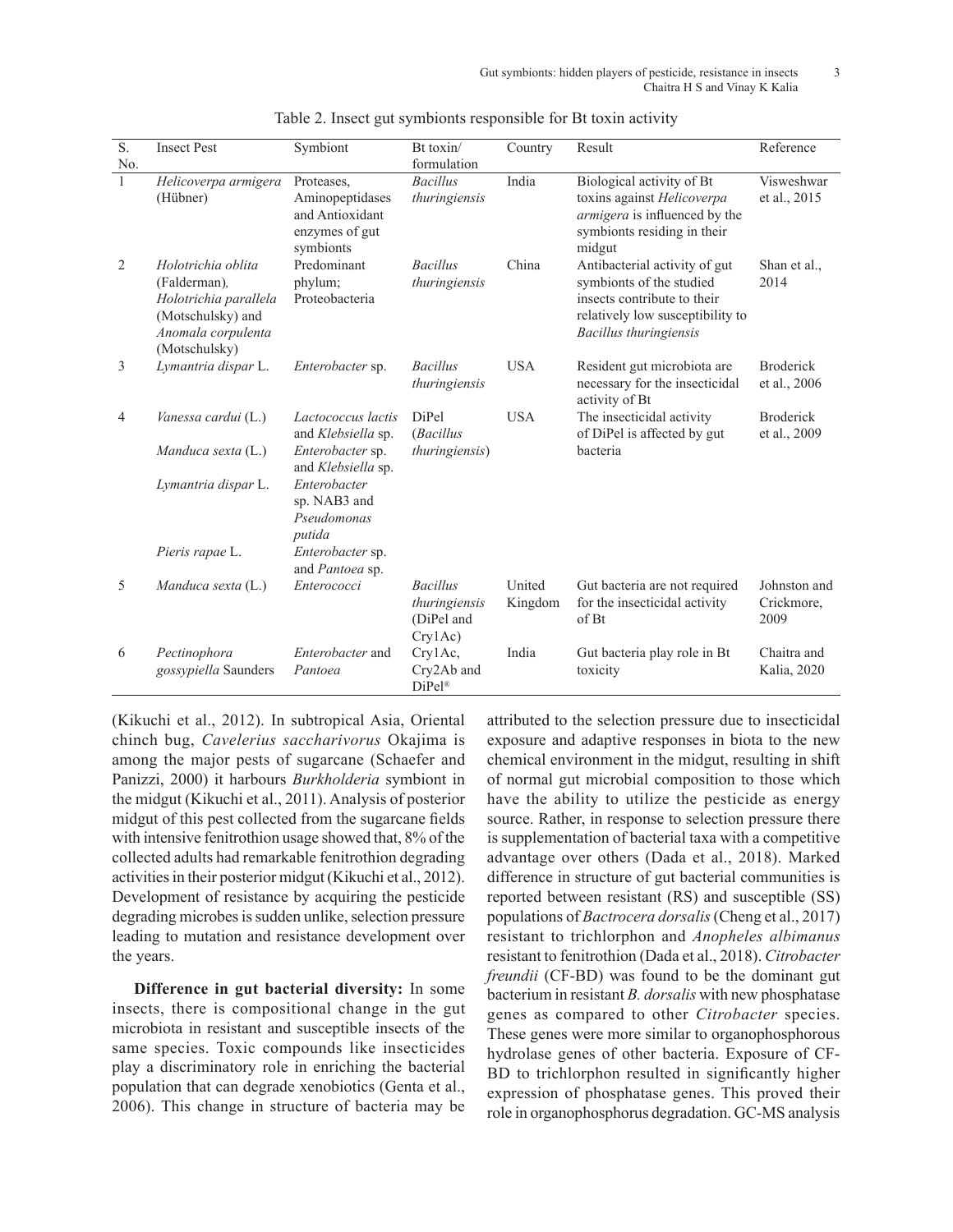showed degradation of trichlorphon into chloral hydrate and dimethyl phosphite by CF-BD, which are significantly less toxic than trichlorphon.

Resistant *A. albimanus* were enriched with *Klebsiella pneumoniae,* an organophosphate degrading bacterium. Both *C. freundii* and *K. pneumoniae* belonged to the same class, Gammaproteobacteria. This phenomenon of difference in midgut bacterial composition is also reported in chlorpyrifos and fipronil susceptible and resistant lines of diamondback moth (DBM). Composition of two bacterial phyla, Firmicutes and Proteobacteria which were dominating the midgut of susceptible DBM changed to higher composition of Firmicutes and lesser composition of Proteobacteria in resistant lines (Xia et al., 2013). Indiragandhi et al. (2007) hypothesized that due to the selection pressure caused by insecticide prothiofos, the bacteria in resistant and susceptible DBM populations differed significantly. Antibiotic assays have proved the role of gut microbiota in insecticide resistance in *Spodoptera litura* against flubendiamide, indoxacarb and chlorpyriphos. Higher  $LC_{so}$  values were recorded in larvae with gut microbiota as compared to those devoid of gut microbes (Gadad and Vastrad, 2016). Metagenomic analysis of brown plant hopper, *Nilaparvata lugens* indicated that, susceptible strains were dominated by Proteobacteria (99.86%) in their gut microbiota however, resistant strains consisted of Firmicutes (46.06%), followed by Bacteroidetes (30.8%) and Proteobacteria (15.49%). Taxonomic to phenotypic mapping also showed that resistant population was enriched with bacteria involved in detoxification functions (Malathi et al., 2018).

**Difference in xenobiotic degrading enzymes and presence of microbial xenobiotic degradation pathways:** Production of extracellular enzymes with various functions is common in bacteria. Certain bacteria produce enzymes that are known to degrade organophosphate compounds viz., phosphotriesterases, methyl parathion hydrolases and organophosphorus acid anhydrolases (Ramya et al., 2016). *Bacillus cereus*  in *Plutella xylostella* larvae degraded up to 20% of the indoxacarb and showed high esterase activity. Growth of the bacteria was enhanced when the media contained 100 ppm of indoxacarb and retarded when cultured in media devoid of indoxacarb (Ramya et al., 2016). In *A. albimanus* resistant to fenitrothion, there was significant enrichment in bacterial enzyme families involved in organophosphorus degradation *viz.* carboxylesterases and phosphomonoesterases (Dada et al., 2018). Bacteria isolated from the insect gut when

exposed to insecticides generate enzymes which results in new metabolic pathway for insecticide degradation (Ramya et al., 2016).

**Cross-acclimatization to related insecticides:**  Cross resistance of insects to insecticides belonging to same mode of action is a well-known phenomenon. Similarly, the bacterial strains, SFA1, KM-A and KM-G of *Burkholderia* having degrading activity of fenitrothion can also be able to degrade organophosphate insecticides like diazinon, *O-*ethyl *O*-(4-nitrophenyl) phenylphosphonothioate (EPN) and isoxathion to some extent suggesting a broader impact of the fenitrothion degrading bacteria on resistance of their host to other insecticides also (Kikuchi et al., 2012). Fenitrothion resistant strains of *A. albimanus* consisted of gut bacterial genera *viz*., *Acinetobacter*, *Bacillus*, *Enterobacter*, *Escherichia* and *Klebsiella* which had organophosphorus degrading ability and were also documented to metabolize other classes of pesticides (Dada et al., 2018).

**Gut microbiota and** *Bacillus thuringiensis***:** Gut microbes act in coordination in many insects when it comes to *Bacillus thuringiensis* (Bt). They act synergistically and produce positive effect *viz*., Bt toxicity is more in the presence of gut bacteria. There are several reports on gut microbes playing synergistic role in Bt pathogenicity and in the absence of gut microbes (Table 2). Bt toxicity reduces like in case of *Lymantria dispar* (Broderick et al., 2006) *Vanessa cardui*, *Manduca sexta*, *Pieris rapae*, *Heliothis virescens* (Broderick et al., 2009) *Helicoverpa armigera* (Paramasiva et al., 2014; Visweshwar et al., 2015), *Spodoptera littoralis* (Caccia et al., 2016) and in *P. gossypiella* (Chaitra and Kalia, 2020). Symbiotic bacteria move from midgut epithelial cells to hemolymph through the pores created by Bt toxin and multiply to become abundant in hemolymph (Broderick et al., 2006; Li et al., 2020). Studies also revealed that, they impact on immune system of the insect and thereby increase the efficacy of Bt (Broderick et al., 2010). However, role of gut bacteria in Bt efficacy is contradictory in *M. sexta* (Johnston and Crickmore, 2009), *P. gossypiella* (Broderick et al., 2009) and *L. dispar* (van Frankenhuyzen et al., 2010). Based on the present knowledge, conflicting results involving the same insect can be attributed to; dominant bacterial species at the time of experimentation than on host species per se (van Frankenhuyzen et al., 2010). Difference in experimental results can also be due to difference in stage of the insect used for bioassay and difference in experimental methodology. Johnston and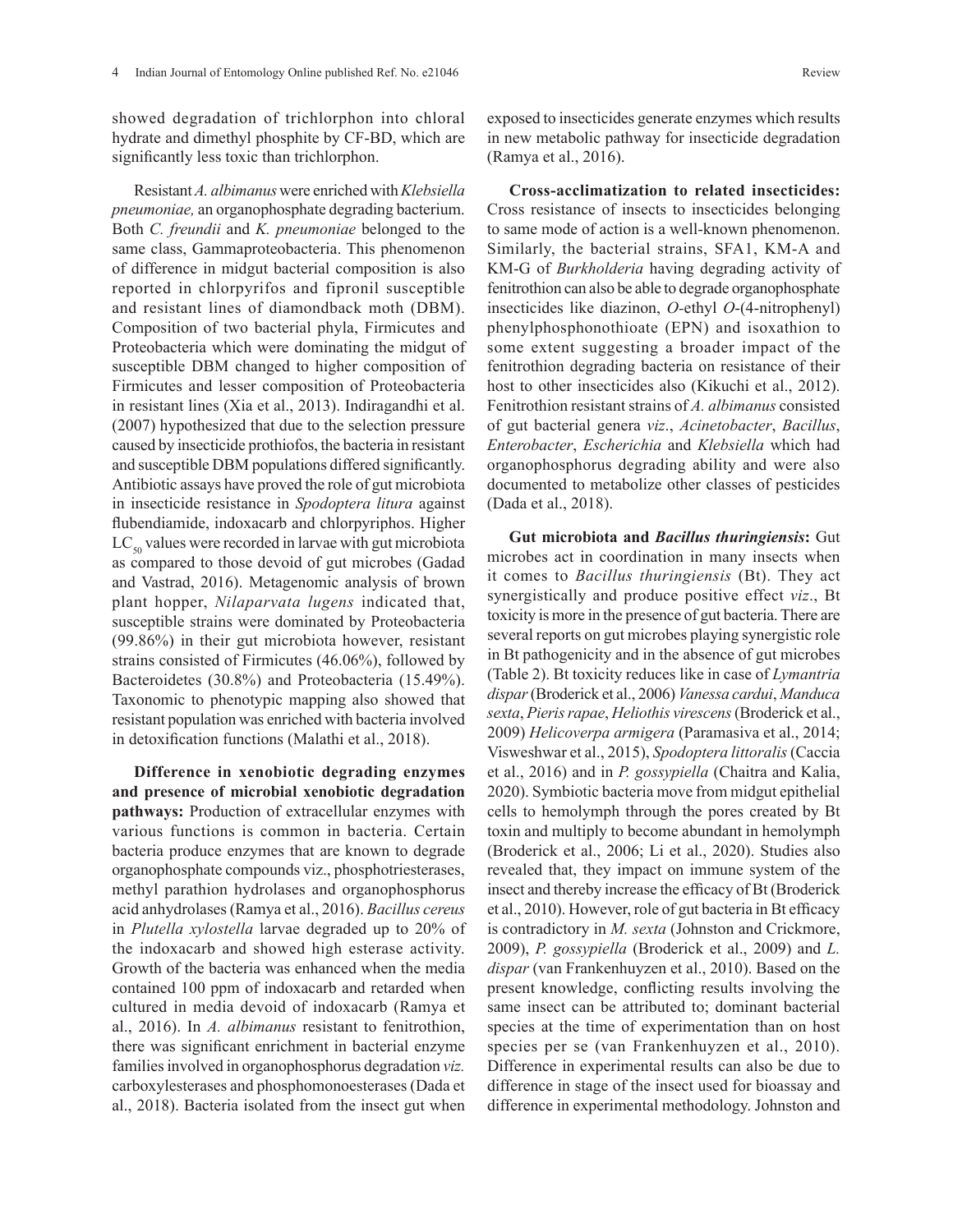Crickmore (2009) noticed no role of gut microbes in Bt toxicity in *M. sexta* and they hypothesized that, the earlier reports can be because of the unnoticed ill effects caused by the antibiotic treatment on the health of larvae.

Potential toxic effects of higher doses of antibiotic treatment are also seen in antibiotic treated *P. xylostella*  where higher larval mortality, lower pupal weight, malformation and death of prepupae were observed compared to control (Lin et al., 2015). Chaitra and Kalia (2020) also reported that higher concentration of antibiotic treatment  $(100 \mu g/gm)$  of diet) against five day old larvae of *P. gossypiella* resulted in slow growth of larvae, malformed pupae, and adults as compared to lower concentration (50 µg/gm of diet) and control. Broderick et al.  $(2009)$  reported the presence of gramnegative bacteria *viz*., *Enterococcus* as the sole bacteria inhabiting the *P. gossypiella* and reported no role of gut microbes in Bt toxicity in *P. gossypiella.* However, Chaitra and Kalia (2020) reported the presence of gramnegative bacteria in the mid gut of *P. gossypiella* and showed their role in Bt efficacy. Similarly, *Enterobacter*  sp. NAB3 and *Pseudomonas putida* formed the gut bacteria of *L. dispar* and these had role in Bt efficacy (Broderick et al., 2009). However, in the experiment reporting the contradictory results, *L. dispar* midgut consisted of *Enterococcus* and *Staphylococcus* and lacked Enterobacter (van Frankenhuyzen et al., 2010). In *Choristoneura fumiferana*, midgut bacteria do not have any obligatory role in Bt efficacy (van Frankenhuyzen et al., 2010). Likewise, gut bacteria do not have any role in Bt efficacy in *P. xylostella* (Raymond et al., 2009).

## **CONCLUSIONS**

In nature, there may be other insects with the same ability of direct acquisition of pesticide degrading bacteria from the surroundings and becoming resistant. The main disadvantage here is the speed of resistance development. Insects become resistant just by acquiring the pesticide degrading bacteria from soil even though, their ancestors were susceptible. Once acquired by the insect, there are also chances of spreading of these insecticide degrading bacteria horizontally within the population and also over a large area when the insects disperse or migrate. Thus, during the implementation of novel pest control strategies, there is need to consider role of gut symbiotic bacteria, as resistance in insects may develop more rapidly via symbionts. Add to this, generation time of bacteria is considerably shorter than their hosts there by reducing the time required for resistance development. Understanding of new metabolic pathways leading to insecticide degradation will help in synthesis of insecticides with new mode of action or with different target sites. Targeting the gut microbiota especially primary endosymbionts can be a novel pest control approach because there is no other source of those microorganisms other than their parents. Further studies including molecular techniques and *in vitro* studies are necessary for establishing the facts.

#### **REFERENCES**

- Almeida L G, de Moraes L A B, de Trigo J R, Omoto C, Cônsoli F L. 2017. The gut microbiota of insecticide-resistant insects houses insecticide-degrading bacteria: A potential source for biotechnological exploitation. PLOS One 12(3): e0174754.
- Broderick N A, Raffa K F, Handelsman J. 2006. Midgut bacteria required for *Bacillus thuringiensis* insecticidal activity. Proceedings of the National Academy of Sciences 103(41): 15196-15199.
- Broderick N A, Raffa K F, Handelsman J. 2010. Chemical modulators of the innate immune response alter gypsy moth larval susceptibility to *Bacillus thuringiensis*. BMC Microbiology 10(1): 129.
- Broderick N A, Robinson C J, McMahon M D, Holt J, Handelsman J, Raffa K F. 2009. Contributions of gut bacteria to *Bacillus thuringiensis*induced mortality vary across a range of Lepidoptera. BMC Biology 7(1): 11.
- Caccia S, Di I, La A, Marinelli A, Varricchio P, Franzetti E. 2016. Midgut microbiota and host immunocompetence underlie *Bacillus thuringiensis* killing mechanism. Proceedings of the National Academy of Sciences 113(34): 9486-9491.
- Chaitra H S, Kalia V K. 2020. Influence of midgut bacteria on toxicity of *Bacillus thuringiensis* to pink bollworm, *Pectinophora gossypiella* (Lepidoptera: Gelechiidae). Journal of Entomology and Zoology Studies 8(6): 1758-1763.
- Cheng D, Guo Z, Riegler M, Xi Z, Liang G, Xu Y. 2017. Gut symbiont enhances insecticide resistance in a significant pest, the oriental fruit fly *Bactrocera dorsalis* (Hendel). Microbiome 5(1): 13.
- Dada N, Sheth M, Liebman K, Pinto J, Lenhart A. 2018. Whole metagenome sequencing reveals links between mosquito microbiota and insecticide resistance in malaria vectors. Scientific Reports 8: 2084.
- Denholm I, Rowland M W. 1992. Tactics for managing pesticide resistance in arthropods: theory and practice. Annual Review of Entomology 37(1): 91-112.
- Devine G. 2009. Global Pesticide Resistance in Arthropods By M.E. Whalon, D. Mota-Sanchez and R.M. Hollingworth. Entomologia Experimentalis et Applicata 131(1): 106-106.
- Dillon R J, Dillon V M. 2004. The Gut Bacteria of Insects: Nonpathogenic Interactions. Annual Review of Entomology 49(1): 71-92.
- Douglas A E, Minto L B, Wilkinson T L. 2001. Quantifying nutrient production by the microbial symbionts in an aphid. Journal of Experimental Biology 204(2): 349-358.
- Douglas A E. 2015. Multiorganismal insects: diversity and function of resident microorganisms. Annual Review of Entomology 60: 17.
- Febvay G, Rahbé Y, Rynkiewicz M, Guillaud J, Bonnot G. 1999. Fate of dietary sucrose and neosynthesis of amino acids in the pea aphid, *Acyrthosiphon pisum*, reared on different diets. Journal of Experimental Biology 202(19): 2639-2652.